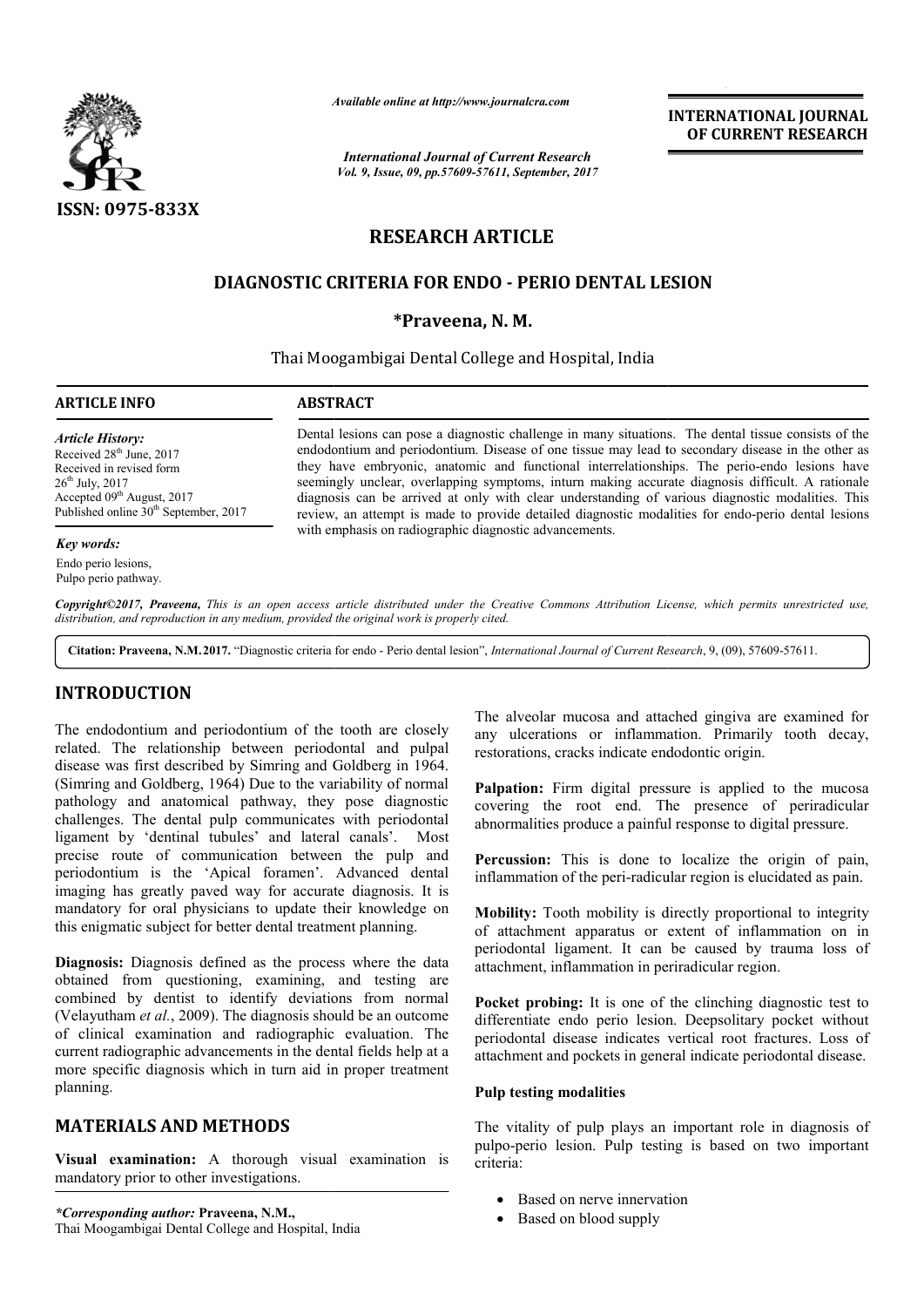## **Pulpo-Periodontal Pathway: (Syed Wali** *et al***., 2013)**



### **Based On Nerve Innervation**

### **Thermal Test**

This test includes heat and cold stimuli. Cold test response to vital pulp whether the pulp is normal or abnormal and act as a 'HYDRODYNAMIC FORCES' which used to differentiate the reversible and irreversible pulpitis. In reversible pulpitis the pain will subside after the stimulus is removed and in irreversible pulpitis pain will linger after the stimulus is removed. Heat test responds to higher stimuli for pulpal and periapical pathology. This test is done under gutta percha or hot water.

**Electric Pulp test:** Electric pulp test plays an important role in finding whether the pulp is healthy or necrotic. The electric current passes on the tooth surface "A recent study has revealed that the optimum site for tester electrode placement on molars is on the tip of the mesio- buccal cusp (Lin J *et al*., 2007).

### **Based On Blood Supply**

**Laser Doppler Flowmetry (Baiju** *et al***., 2011):** is a noninvasive, objective and semi-quantitative method and more reliable in measuring blood flow to the pulp and transmitted to the pulp by means of fiber optic probe. It is composed of Helium Neon and Gallium Aluminium with power of 1 to 2mw.The closer the probe is positioned to the gingival margins, the higher the signal output because of the greater volume of the pulp tissue (Ramsay D S *et al*., 1991). It is indicated in both adults and children.

**Pulse Oximetry:** The term 'OXIMETRY' is defined as the determination of the percentage of oxygen saturation of the circulating arterial blood and this is attended with anaesthesia. The procedurewas invented by Ayagi 1970. This is totally an objective test, it consist of two light emitted diodes, one to transmit red light and other to transmit infrared light. This act as on the principle of photoelectric diode (i.e) red and infrared light to transilluminate the targeted vascular area. Kahan and co-investigators subsequently developed a customized probe, in conjunction with a commercial pulse oximeter, for pulp vitality testing (Kahan *et al*, 1996).

**Transmiited Light Photoplethsmography** is a non-invasive technique used to monitor pulpal blood flow and has been

successfully applied in humans and animals studies. This test is under study.

**Selective Anaesthesia Test:** This test is an objective test that one teeth should be anesthetized by using infiltration and intraligament injection where there is cause of pain. Iatrogenic damage is possible during this test.

**Test Cavity:** This is a last test for diagnosis of healthy pulp. This is done by drilling the enamel- dentine junction of a unanaesthized tooth with good isolation.

### **Radiological Examination of Dental Lesions**

Periapical lesions, endodontic lesions and pulpo-periodontal lesions are monitored by conventional periapical radiography and orthopantamogram. They play a pivotal role in diagnosis of endo perio lesion. Advanced digital imaging has further improvised the diagnosis of initial periapical lesions, their exact extent and relationship with their adjacent structures. IOPA, OPG, fullmouth radiographs helps in diagnosis of periodontal lesions. Conventional radiographs indicate the amount of bone remaining height of the alveolar crest, horizontal /vertical bone loss and also the bone loss in the furcation areas.

**Sinus Tracking:** A semirigid RO material is inserted into a sinus track until resistance is achieved, following this a radiograph of the area is taken. This will reveal the course and origin of the sinus track. All said and done there are limitations to conventional radiographs as initial lesion are not visible till 30-60% change in mineral content of bone is present. Gingival condition cannot be assessed with the alveolar crest from a radiograph. Theyplay an important role in framing the treatment protocol for gingival and periodontal disease (CorbettE F *et al*., 2009).

#### **Advanced Radiograph Imaging In Dental Lesions**

The conventional radiograph detects a three dimensional structure in a two dimensional way which is a major limitation in diagnosis. The actual bone destruction on a radiograph is lesser than the actual bone loss. Endo perio lesions are small in dimension and structural noise can limit the diagnosis. Digital subtraction radiography can overcome this problem area, as it cansubdue the complex anatomic background, another major advantage of digital subtraction radiograph is that bone changes of 1-5% per unit volume and significant difference in